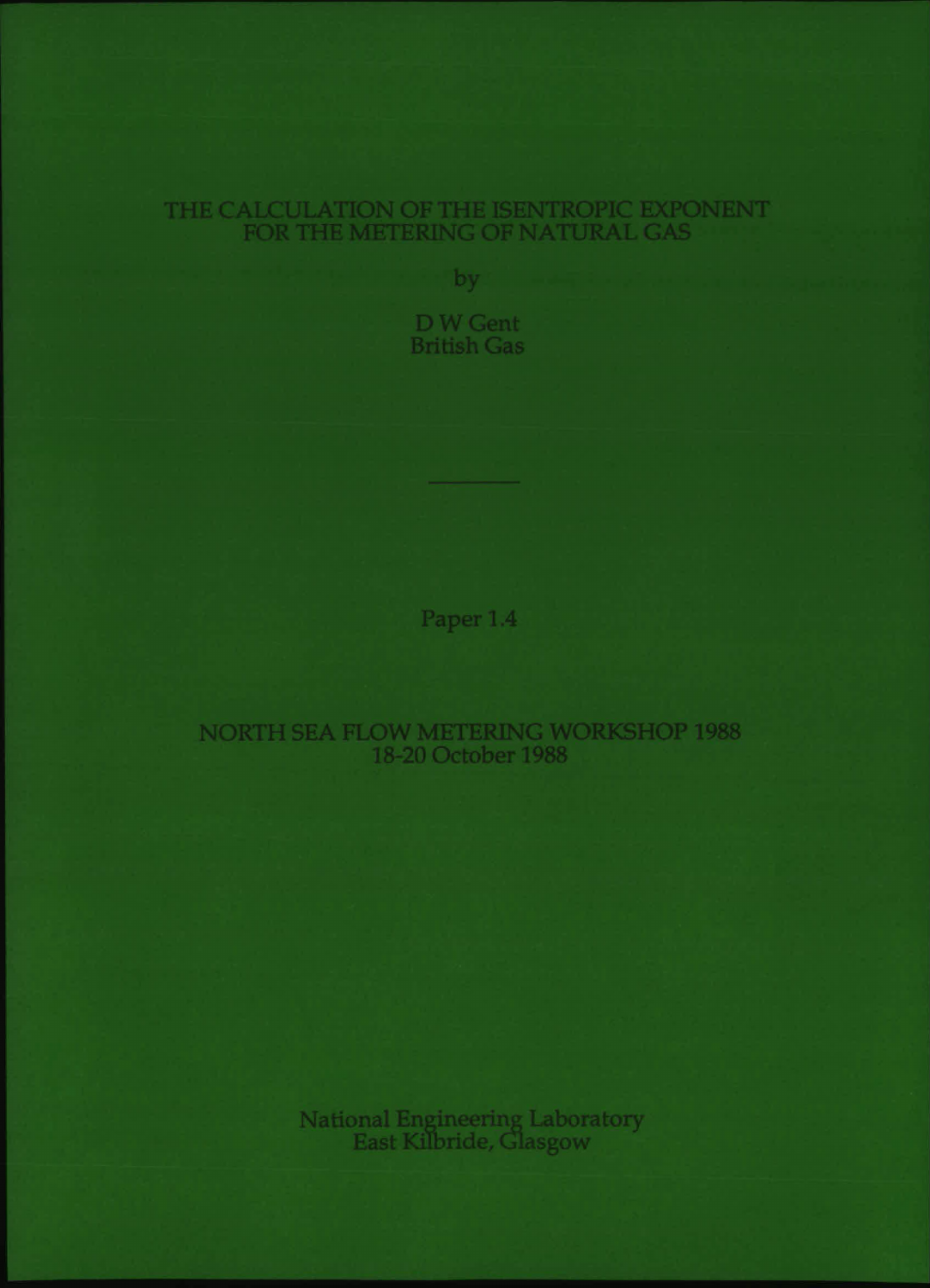### THE CALCULATION OF THE ISENTROPIC EXPONENT FOR THE METERING OF NATURAL GAS

D.W. GENT Communications and Instrumentation Department; British Gas HQ pIc.

### **SUMMARY**

The International Standard ISO 5167 requires the use of the isentropic exponent parameter in fluid flow calculations involving orifice plates, nozzles and venturi tubes in circular cross section conduits running full. In contrast, standard practice in the oil and gas industry is to substitute the isentropic exponent by the ratio of the specific heat capacities.

Starting with an introduction to British Gas pIc, its involvement in fiscal metering and the motivation for this work, this paper describes how an algorithm for the isentropic exponent was developed for use with hydrocarbon gases. The algorithm is based on procedures written by the American Petroleum Institute and was developed in conjunction with University College, London.

The use of the isentropic exponent in preference to the ratio of specific heat capacities in gas metering computations is justified and the consequent increase in accuracy quantified.

#### **NOTATION**

| $\alpha$         | Flow coefficient                 | dimensionless         |
|------------------|----------------------------------|-----------------------|
| d                | Diameter of orifice or           | m                     |
|                  | throat of primary device         |                       |
|                  | at operating conditions.         |                       |
| Δp               | Differential static pressure     | Pa                    |
| $p_1$            | Upstream static pressure         | Pa                    |
| $\gamma_{\rm s}$ | Isentropic exponent              | dimensionless         |
| $\rho_1$         | Upstream gas density             | kg/m <sup>3</sup>     |
| $\frac{q_m}{V}$  | Mass rate of flow                | kg/s                  |
|                  | Volume                           | m <sup>3</sup>        |
| S                | Specific entropy                 | kJ/K.kg               |
| T                | Thermodynamic temperature        | ĸ                     |
| ω                | Acentric factor                  | dimensionless         |
| Vm               | Molar volume                     | m <sup>3</sup> /kmole |
| Тc               | Critical temperature             | K                     |
| P <sub>c</sub>   | Critical pressure                | kPa                   |
| Cp,m             | Molar Isobaric Heat Capacity     | kJ/K.mole             |
| Cp.              | Isobaric specific heat capacity  | $kJ/K$ . $kg$         |
| Cv               | Isochoric specific heat capacity | kJ/K.kg               |
| p                | Pressure                         | kPa                   |

The above terms are as defined in ISO 5167 where appropriate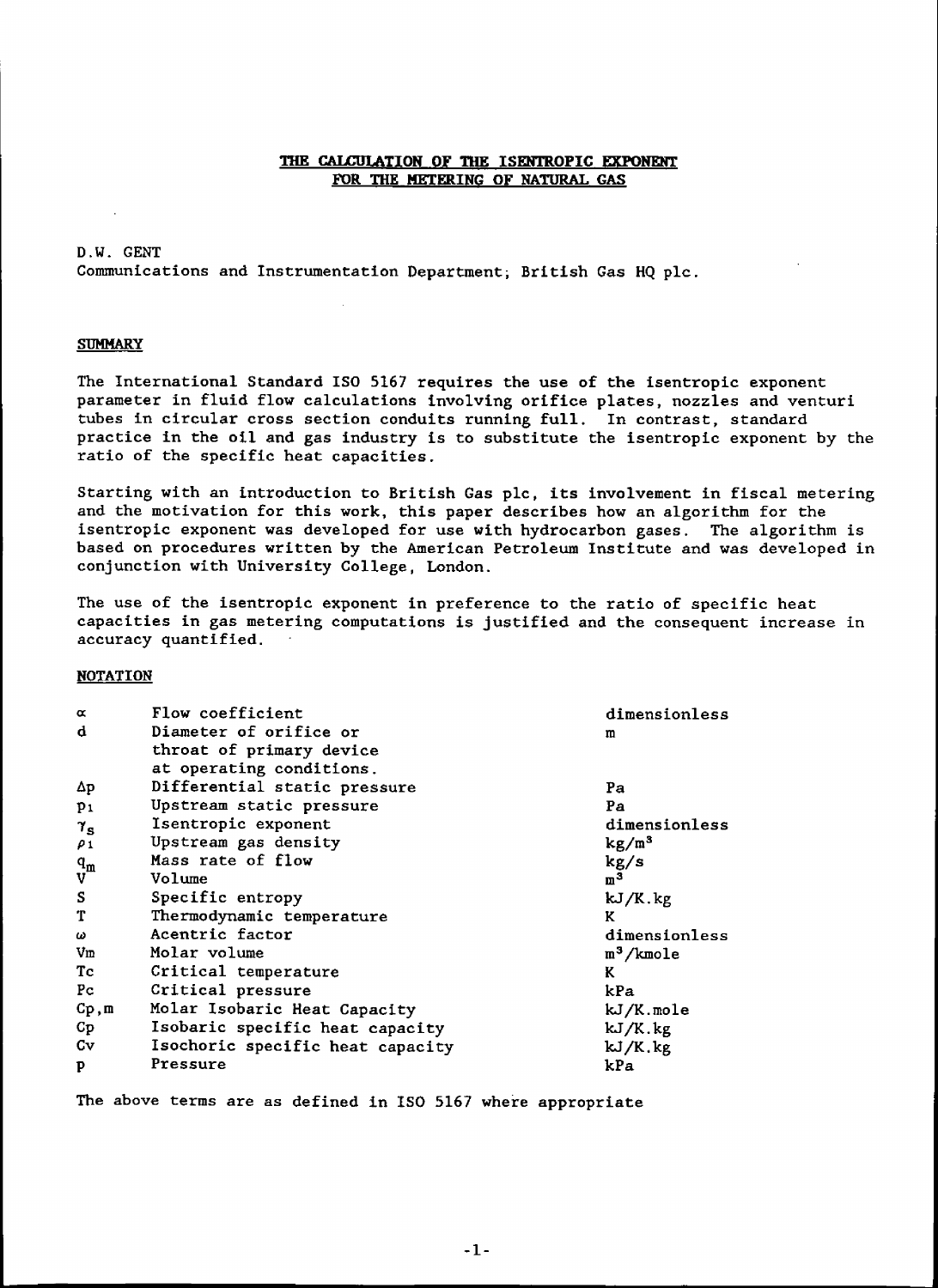#### 1. THE BUSINESS AND STRUCTURE OF BRITISH GAS PLC

The primary business of British Gas is the purchase, transmission and sale of natural gas to domestic, industrial and commercial customers in Great Britain. The company also attaches great importance to the activities which support its gas marketing efforts, for example, appliance trading and customer service play a key role in supporting the domestic gas market. British Gas is also active in the exploration for and the production of hydrocarbons both offshore and onshore and is therefore an integrated company concerned with all aspects of the gas supply business. In addition expertise developed in the gas business is offered for sale overseas through the British Gas International Consultancy Service.

British Gas comprises a Headquarters and twelve Regions. The Headquarters is responsible for formulation of policies, for co-ordination and the direct management of centralised operations such as gas purchasing, exploration, bulk transmission of gas, negotiation of major industrial sales contracts and research and development. Regions are largely responsible for the important customer-related activities, including the distribution and sale of gas, the retailing, installation and servicing of gas appliances, meter reading and collection of accounts and the maintenance of emergency services.

### 1.2 SCALE OF OPERATION

The turnover of British Gas for the year 1987/88 was £7364 million. British Gas supplies well over one half of the energy used in British homes and a third of the energy used by industry and commerce apart from fuel for transport.

To meet the annual demand of 1.97 million million Megajoules (18706 million therms) the cost of gas purchased was £3,186 million - a significant sum in the equation of British Gas' finances. The majority of the gas is purchased from oil companies, although an increasing proportion, currently ten percent during periods of peak demand, is produced by British Gas owned and operated fields, the Morecambe Bay field being the largest.

The gas is transmitted to the Regions from reception terminals by the National Transmission System, shown in figure 1.

The National Transmission System comprises a network of some 5300km of high pressure pipeline stretching from the North of Scotland to Kent in the South East, Exeter in the South West to Swansea in South Wales.

The system operates at a pressure between 38 bar and 75 bar and is supported by fifteen compressor stations with compressors driven by industrial derivatives of high powered aircraft gas turbines typically Rolls Royce Avons and RB2lls.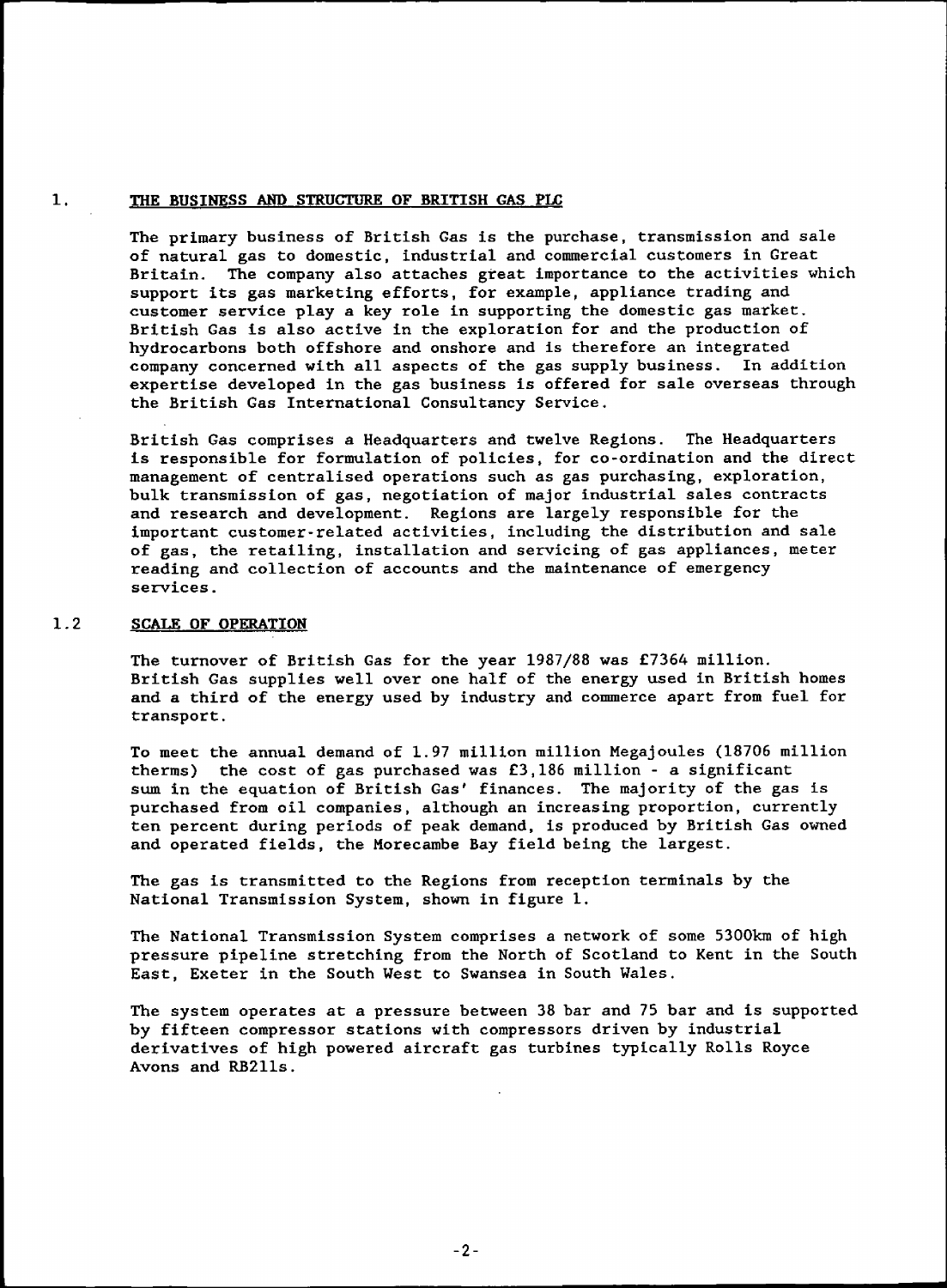

<sup>2</sup> The above map is indicative only.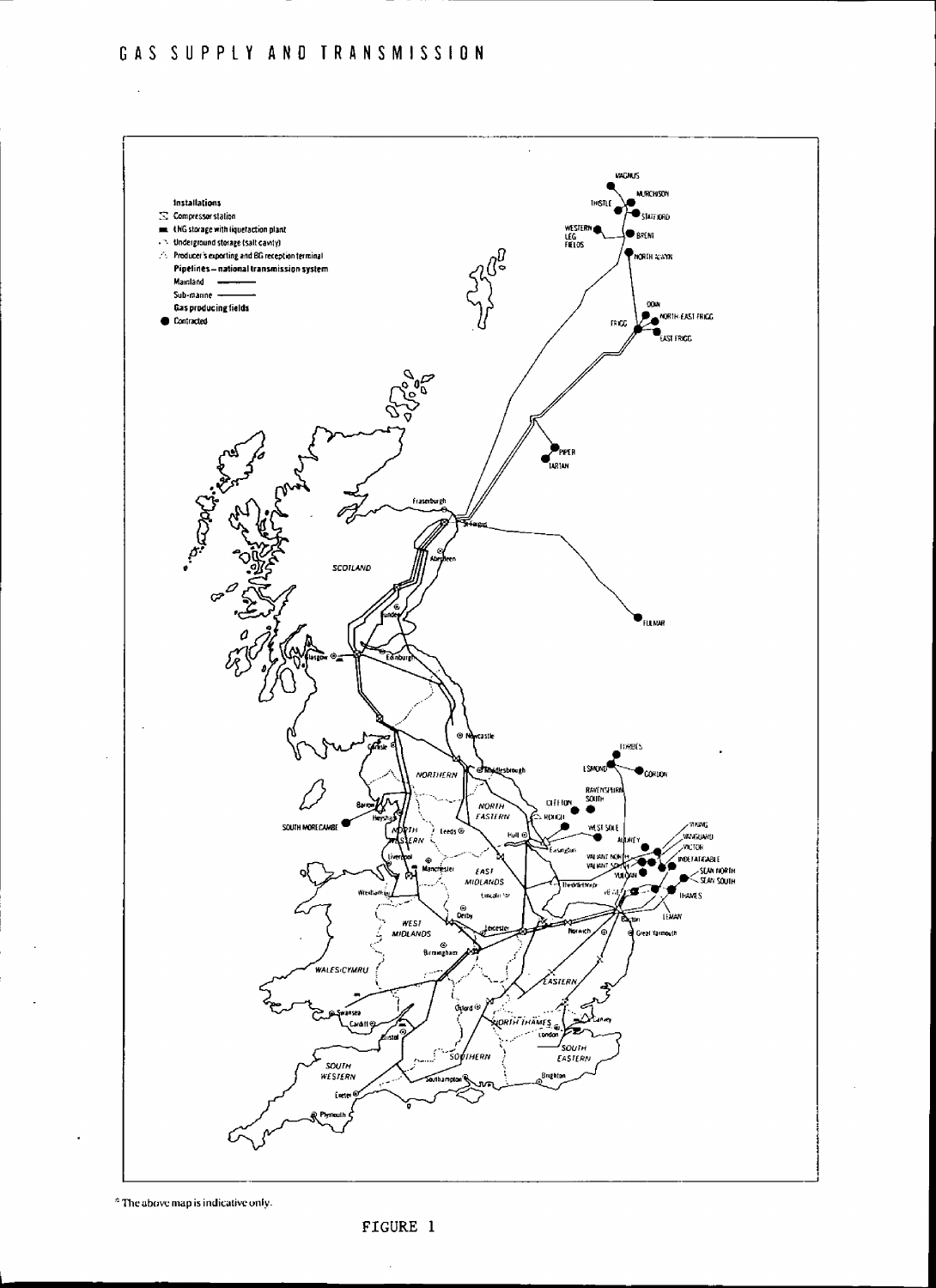# 2.1 METERING

Despite recent developments, in Morecambe Bay for example, the majority of gas brought on shore in the UK is owned by oil companies. From the oil company's reception terminal the gas is sold to British Gas for onward transmission to British Gas customers.

Where two parties are involved in this matter, the gas is metered with duplicated instrumentation - one set owned and operated by each party. The supplier, bringing the gas onshore will meter the gas for two reasons:

a) b) To pay the duties owed to the Government on the gas. To charge British Gas for each unit of gas supplied.

This metering is referred to as fiscal metering.

British Gas also meter the received gas using the duplicated instrumentation in order to validate independently the sums of money paid to the supplier. Such metering is called Check Metering.

Where offshore gas storage is used fiscal metering is also required by the Department of Energy to meter the gas pumped offshore and the gas brought back onshore for tax to be paid on any net gas brought onshore.

In all of these cases the volumes passing through metering installations are very large - for example 1.6 million  $m^3/h$ our - worth about £100,000/hr at the point of sale and therefore accurate metering is essential - an inaccuracy of a fraction of a percent can represent a considerable financial error between either the supplier and the purchaser or the supplier and the Department of Energy. Consequently the Gas and Oil Measurement Branch of the Department of Energy take an interest in, and lay down standards for, metering installations, actively pursuing compliance.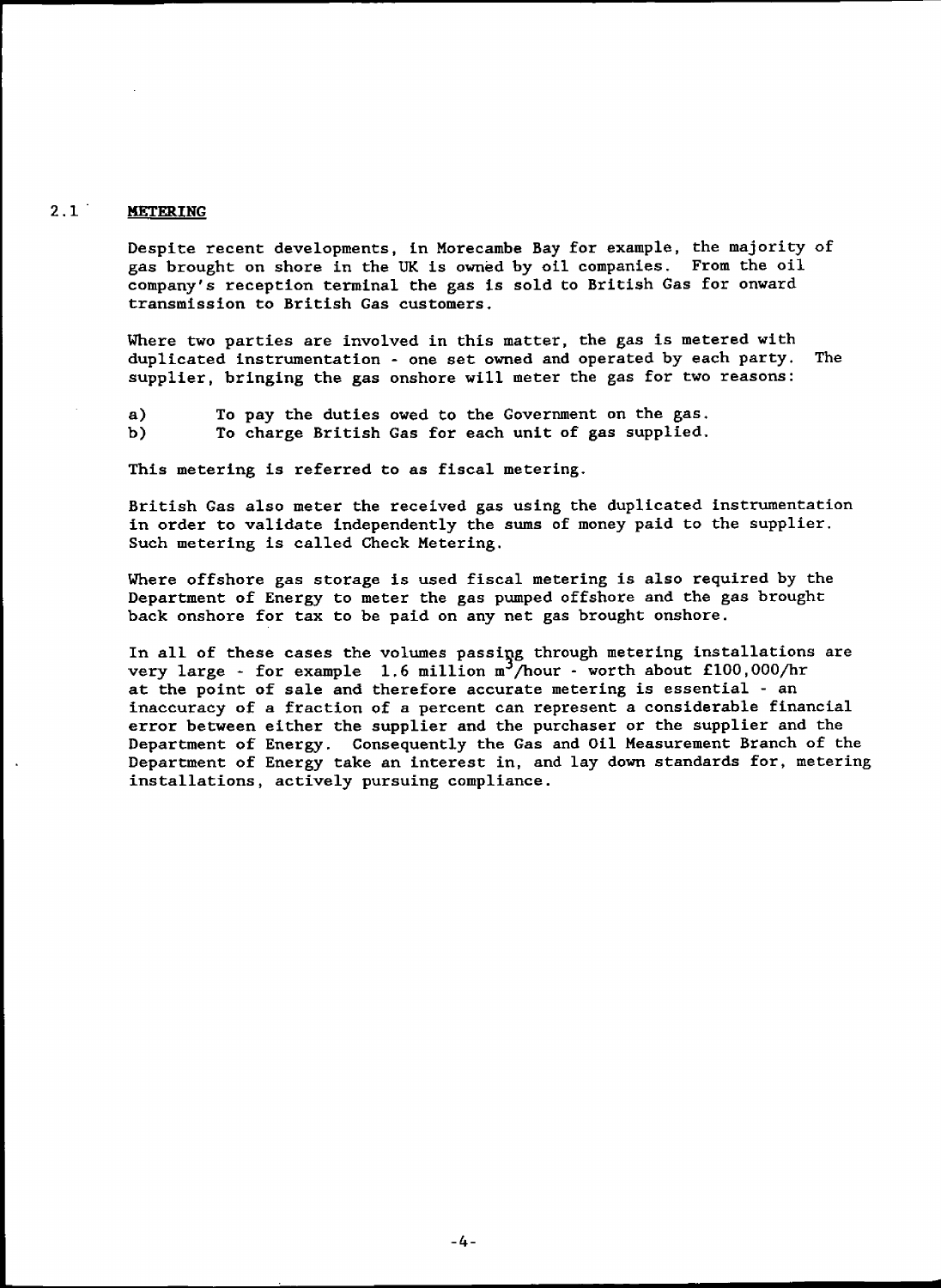#### 2.2 THE ORIFICE PLATE

All terminal gas metering installations are based on the orifice plate. The gas passes through the orifice plate causing a temporary differential pressure to occur across the plate due to the flow profile.

This differential pressure is proportional to the square of the flow and hence once all parameters are known, the flow rate of the gas can be computed from the differential pressure across the orifice plate.

To relate the actual flow through the installation to the differential pressure across the orifice plate caused by that flow it is necessary to know the pressure and temperature of the gas, its relative density, dynamic viscosity, molecular weight, density, isentropic exponent as well as the roughness of the pipe and the size of the orifice plate itself.

The differential pressure across the orifice plate, static pressure, relative density and temperature of the gas are constantly measured and the actual values are used in the calculation of flow. On line flow calculations are performed in a dedicated flow computer. The values of other parameters dependent on gas composition are placed in the computer for the calculation of the flow and only altered when a marked change of gas composition occurs.

The relationship between all these variables and the flow is given thus:

$$
q_{m} = \frac{\alpha \epsilon \pi d^2 \sqrt{2\Delta p \cdot \rho_1}}{4}
$$

Where  $\epsilon = 1 - (0.41 + 0.35\beta^4) \Delta p / \gamma_s p_1$ and  $\alpha$  = flow coefficient  $d = diameter of orifice$  or throat  $\Delta p$  = differential static pressure across orifice  $\rho_1$  = upstream gas density  $\beta$  = ratio of orifice or throat diameter to pipe diameter  $\gamma_{\rm s}$  = isentropic exponent  $p_1$  = upstream gas pressure  $q_m$  = mass rate of flow

The above terms are as defined in ISO 5167.

One of these variables, the subject of this paper, is the isentropic exponent. It can be seen that the flow through the orifice plate is dependent on the isentropic exponent through the expansibility factor.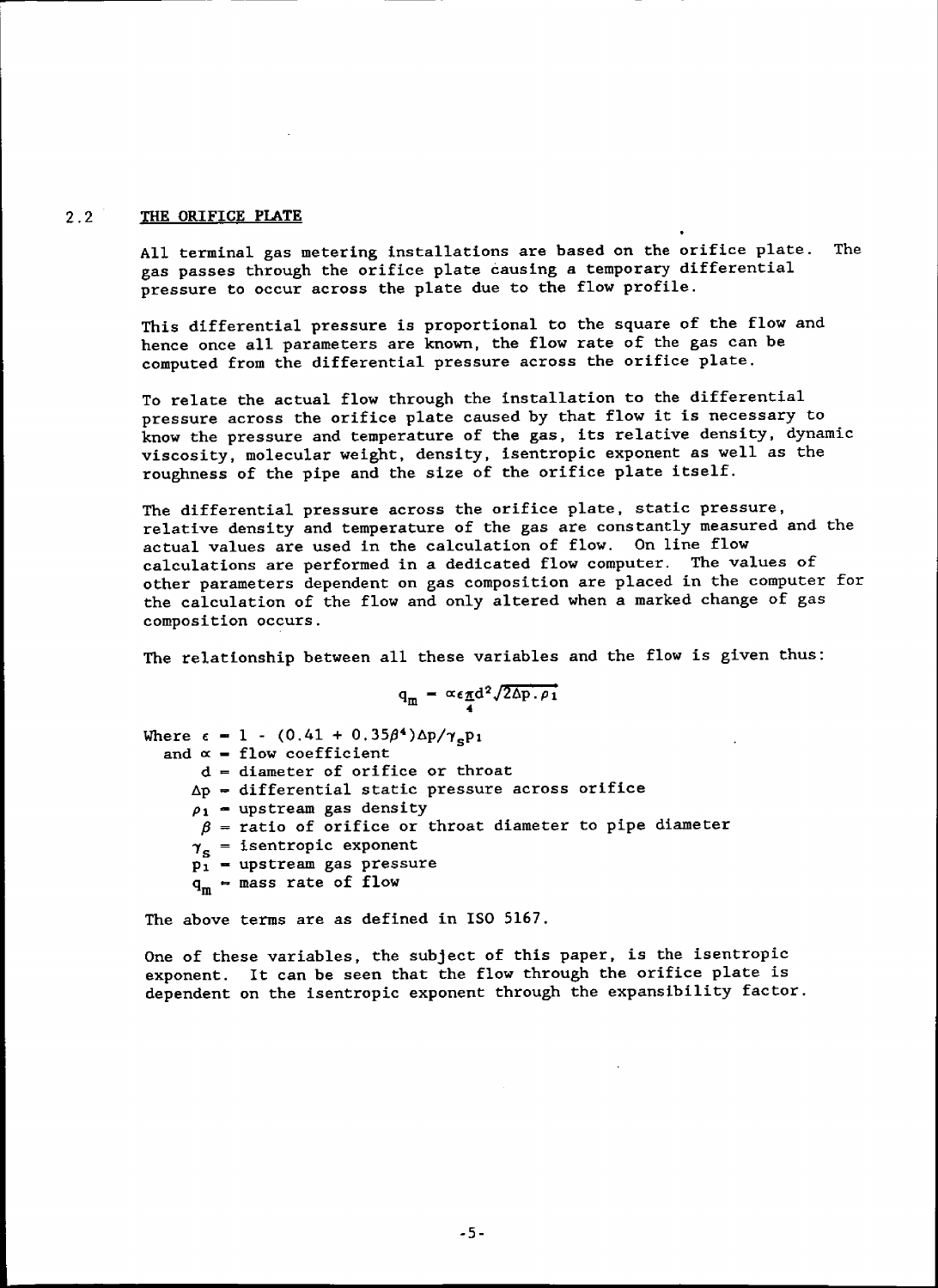

# FIGURE 2

# AN ORIFICE PLATE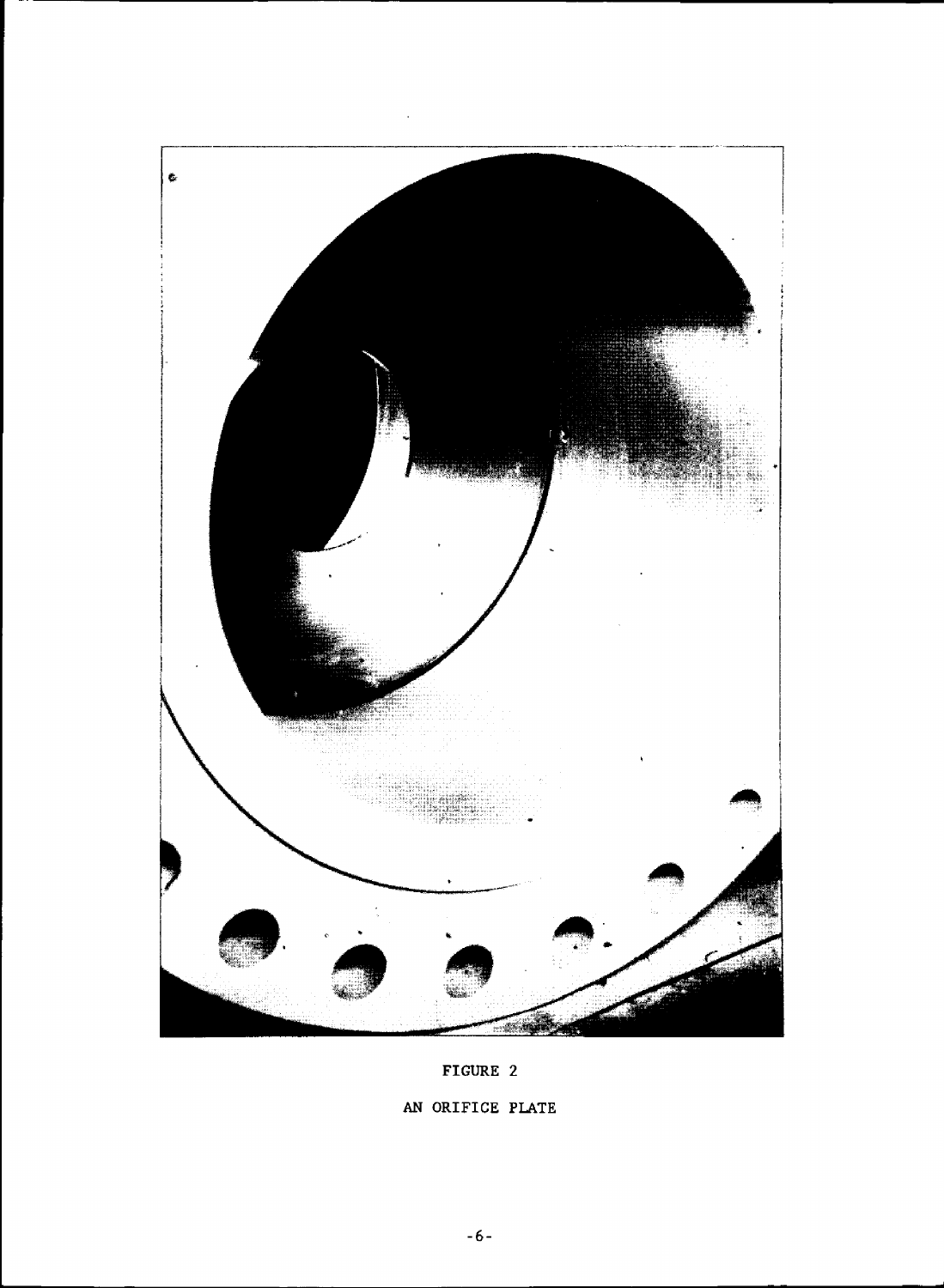

# FIGURE 3

# ORIFICE PLATE WITH DIFFERENTIAL TAPPINGS

 $\sim 10^{-11}$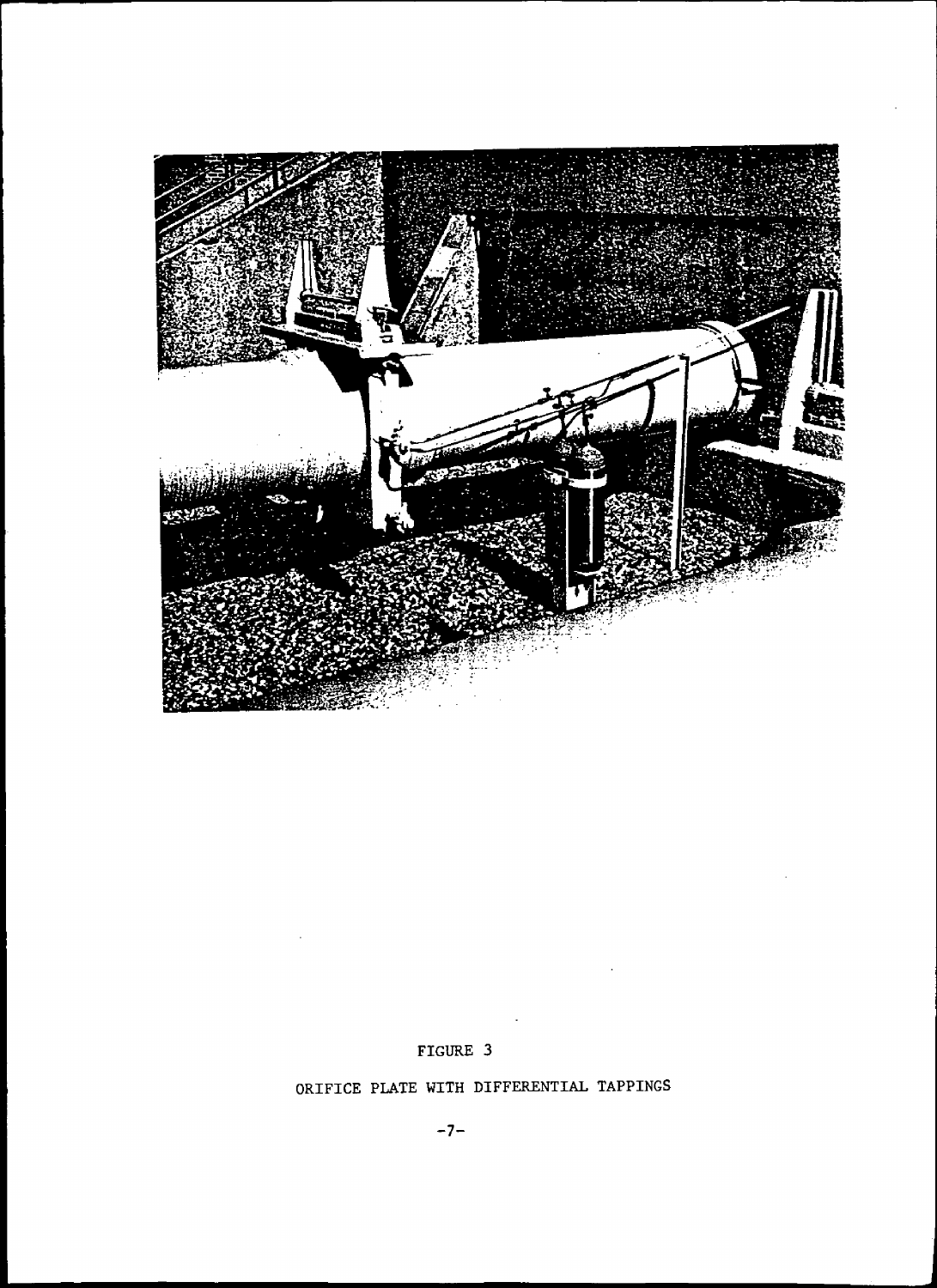## 3. THE MOTIVATION TO CALCUlATE THE ISENTROPIC EXPONENT

BS 1042 and its International equivalent ISO 5167 state that although the isentropic exponent should be used in the above calculation of flow. it is recognised that there are many gases and vapours for which no values of the isentropic exponent are available. In such a case the standards state that the ratio of the specific heat capacities of the gas may be used in place of the isentropic exponent.

This use of the ratio of specific heat capacities rather than the isentropic exponent is widespread throughout the oil and gas industry. This follows because there is no Department of Energy approved method for the calculation of the isentropic exponent for many fluids and hence. in accordance with the standards. the industry reverts to the use of the ratio of the specific heat capacities. However preliminary calculations (Section 4) of the isentropic exponent for hydrocarbons have found that the exponent differs markedly typically by 15% from the ratio of the specific heat capacities. This difference is typically equivalent to a 0.05% change in flow. and the financial effect can be very significant with a difference of £150.000 per annum for a typical metering installation.

There is therefore considerable motivation to determine accurately the isentropic exponent of natural gas mixtures within the oil and gas industry.

### 4. THE CALCULATION OF THE ISENTROPIC EXPONENT

Certain gases over a specific range of temperatures and pressures behave as ideal gases. where their compressibility factors are practically unity. The properties of ideal gases can be determined simply and as a result gases are often treated as if they were ideal gases, ie. their compressibility factors are taken as unity. the errors introduced being small and the advantages in simplifying calculations great. For an ideal gas, the isentropic exponent is simply the ratio of the isobaric specific heat capacity, (the specific heat capacity at constant pressure), Cp, to the isochoric specific heat capacity. (the specific heat capacity at constant volume). Cv. Both can be determined easily and hence the isentropic exponent for an ideal gas is found by a mere division. ISO 5l67/B5 1042 allows gas mixtures to be treated as ideal gases if the real isentropic exponent cannot be determined and so the pseudo-isentropic exponent used in flow calculations is  $\rm{^{\mathrm{op}}/_{\mathrm{Cv}}}$ , the ratio of specific heat capacities.

However. real gases - the gases met in the oil and gas industry - are not ideal gases. but gases with a non-constant value of compressibility. Therefore there are errors between the ratio of specific heat capacities.  $\rm{^{VP}/_{Cv}}$  , and the isentropic exponent.

To calculate accurately the isentropic exponent for natural gas it is first necessary to drop all assumptions that gas mixtures behave as ideal gases. and consider the mixture as a real gas whose compressibility will change with pressure and temperature.

Following discussions between the Department of Energy and British Gas it was agreed that the basis of all calculations should be the American Petroleum Institute (API) Technical Data Book. This data book contains a substantial selection of procedures for the calculation of a wide range of gas mixture parameters, but does not include a procedural method for determining the isentropic exponent.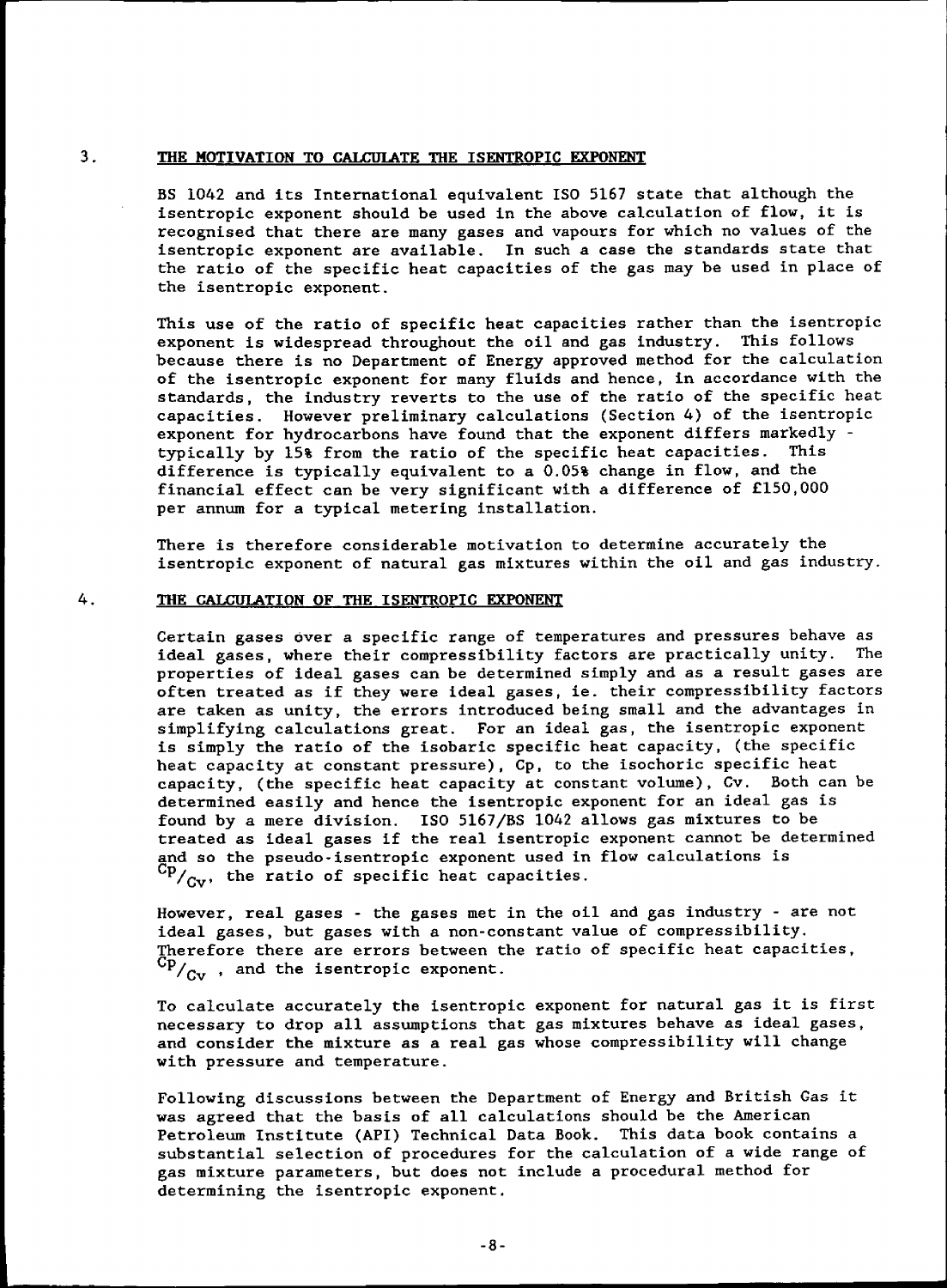British Gas ultimately required a computer program to calculate two parameters:

- 1) the ratio of specific heat capacities,
- 2) the isentropic exponent.

The values of the isochoric, Cv and isobaric, Cp, specific heat capacities required in (1) were thought to be necessary in the calculation of the isentropic exponent and thus were to be determined first. These heat capacities are calculated initially by treating the gas, whose properties are required, as an ideal gas and then correcting for pressure and temperature to determine the real gas specific heat capacities. The heat capacities are therefore a function of pressure and temperature for two reasons:

- 1. The ideal heat capacities are temperature dependent.
- 2. The density of the gas is a function of pressure and temperature. This affects the molar volume which influences the deviation between the ideal and real heat capacities, even though these properties are specific. ie in units of kJ/kg.K.

In order to obtain the ideal isobaric heat capacity for a mixture, the API Technical Data Book states that the individual component ideal heat capacities are weighted by their weight fractions and summed. The mixture isochoric heat capacity is found from the real mixture isobaric heat capacity.

The basic simplified steps to obtain the specific heat capacities to API procedures are shown in Figure 4.

The calculation of the specific heat capacities achieved the first stage towards the increased accuracy of flow metering as it gave British Gas a more accurate value of the ratio of the specific heat capacities by treating the gas as a real gas mixture and calculating to API procedures.

The next stage was to formulate an algorithm to calculate the isentropic exponent for a real gas mixture. The derivation of the algorithm was required since there is no explicit method for the calculation of the isentropic exponent in the API Technical Data Book. Nevertheless the mandate from the Department of Energy insisted that the final isentropic exponent algorithm should be to API procedures or in accordance with good oilfield practice and thus it was necessary that each term of the final algorithm should be sourced from these procedures. Further the Department of Energy required that the final algorithm should be certified by an independent authority recognised by the Oil and Gas Industry.

Early attempts by British Gas to formulate an algorithm were unsuccessful as literature researched on the subject did not provide a derivation for the isentropic exponent but conveniently skirted around the function merely stating that the exponent was a function of numerous variables. Therefore British Gas approached Professor M.L. McGlashan of University College, London who is a world authority in this field.

Professor McGlashan, in conjunction with British Gas, produced an exhaustive derivation of the isentropic exponent. This derivation forms the first part of Appendix A.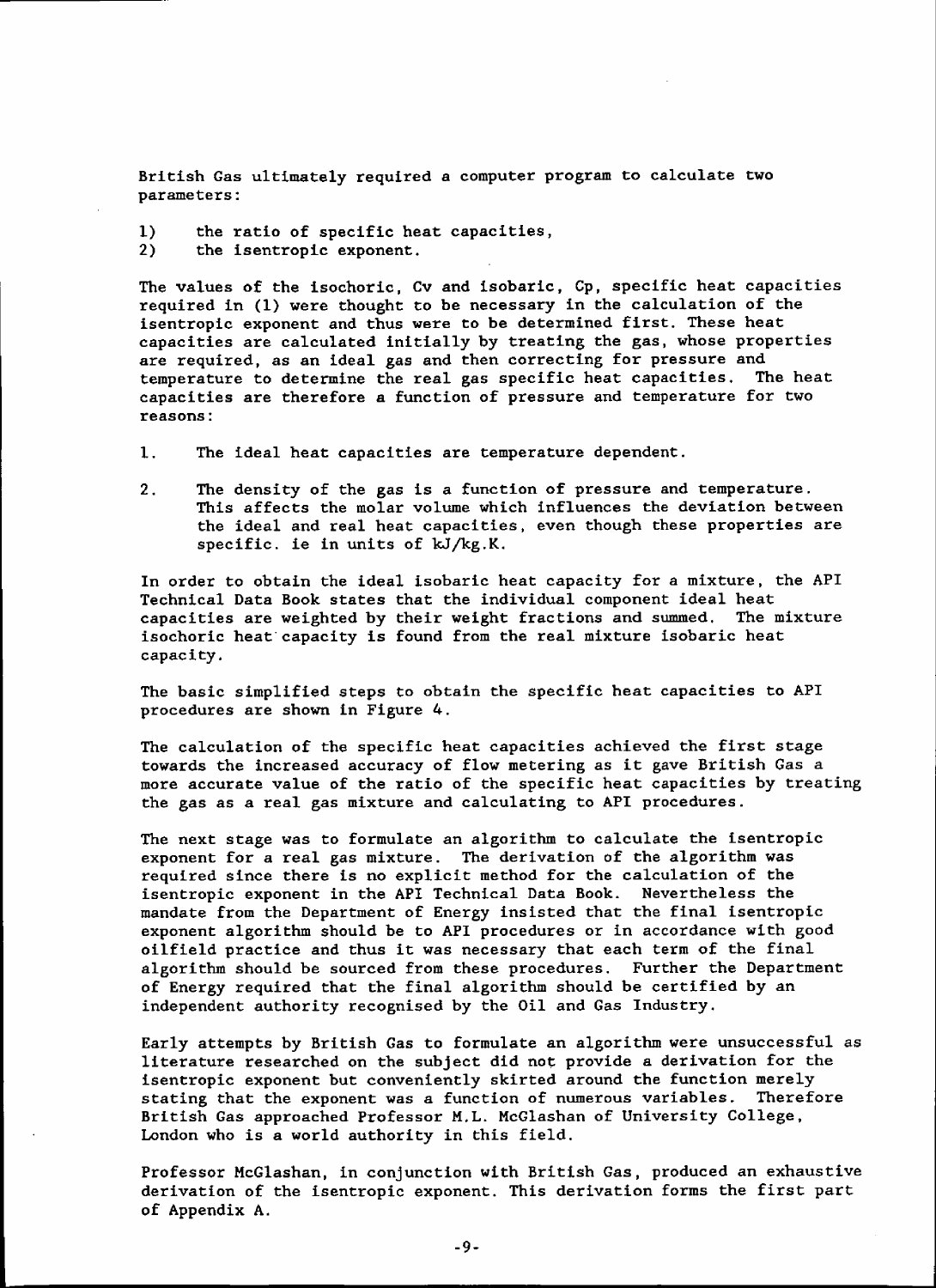

**FIGURE 4** 

THE SIMPLIFIED STEPS TO OBTAIN THE SPECIFIC HEAT CAPACITIES TO API PROCEDURES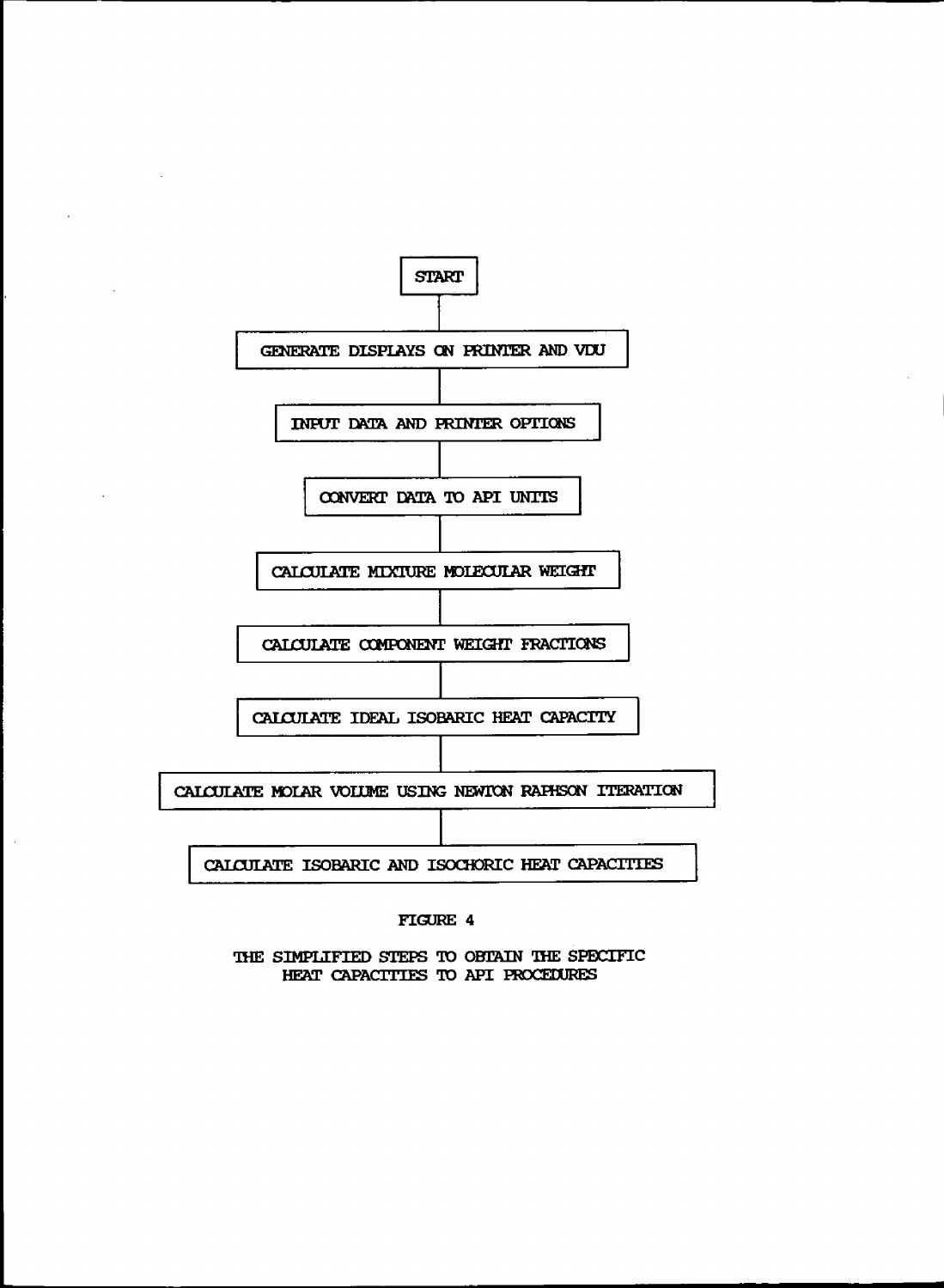The next aim was to link the terms in this equation to API procedures. Ideally each term in the isentropic exponent equation should be taken straight from an API procedure to satisfy the Department of Energy's requirements.

A further document was then produced linking each term of the isentropic exponent equation to an API procedure, although linking the partial differential terms to API procedures involved detailed analysis. The partial derivatives were available from the API procedures but these derivatives were not of the mixture under analysis but of a heavy reference fluid (octane) and a simple reference fluid. To determine properties of a mixture under analysis, the existing API procedures apply interpolation between the two reference fluid properties. The interpolation is based on the relative acentric factors.

Further work was therefore carried out on these interpolative procedures so that a partial derivative could be determined for the required mixture. As a result the API procedures were fully linked to the isentropic exponent algorithm. In all the analysis no approximations were made and therefore the final derivation of the isentropic exponent is exact.

British Gas are currently writing software titled 'VIPAN II' that will incorporate Professor McGlashan's algorithm, together with procedures employing the API interpolative techniques to determine the partial derivatives required from the API reference fluids. The final algorithm is derived in Appendix A and given in Figure 5.

$$
\gamma_{s} = \frac{-v_{m} \cdot c_{p,m}}{p \cdot (\frac{\partial v_{m}}{\partial p})_{T} \cdot c_{p,m} + T \cdot (\frac{\partial v_{m}}{\partial T})_{p}^{2} \cdot p}
$$

| Where $\gamma_e$ |    | - Isentropic Exponent                                            |
|------------------|----|------------------------------------------------------------------|
|                  | Vm | - Molar Volume                                                   |
|                  | D  | - Pressure                                                       |
|                  |    | $Cp, m = Molar Isobaric Heat Capacity$                           |
|                  | T  | - Thermodynamic Temperature (Temperature measured on an absolute |
|                  |    | scale).                                                          |

Figure 5 - The Isentropic Exponent Algorithm

The accuracy of the final isentropic exponent value is dependent only on the accuracy of the API procedures. The API state that errors between the calculated and experimental specific heat ratios, on which the algorithm is based, rarely exceed two percent except in a critical region where errors in excess of ten percent can occur. This critical region is described within the API documentation and it is found that natural gas metering installation conditions are well outside this region. Strictly the final API procedure employed is only valid for pure hydrocarbon gases. The errors introduced by applying the procedure to Natural Gas Mixtures (which are predominantly methane) are thought to be small and this has been accepted by the Department of Energy.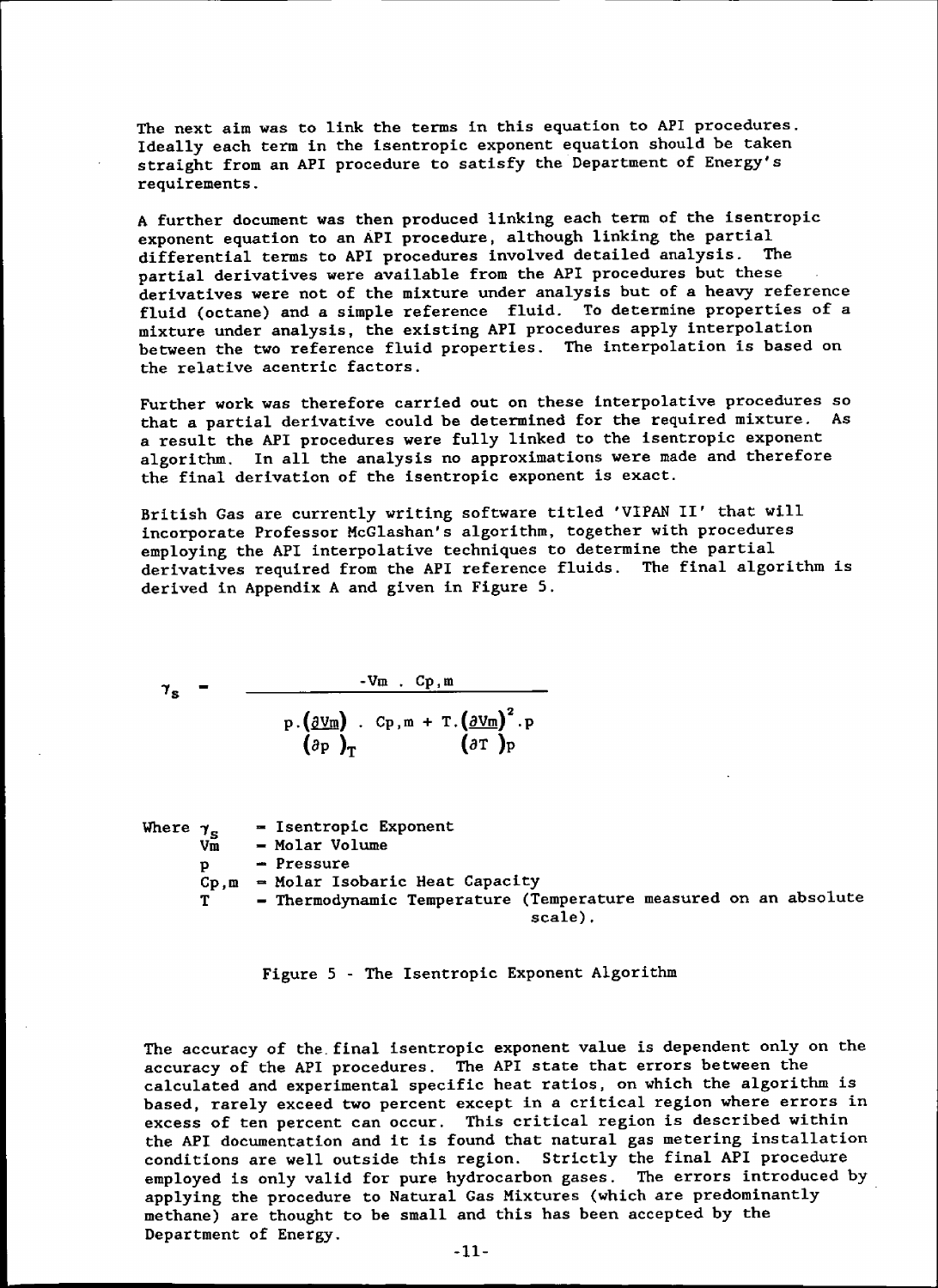Once finished, "VIPAN II" will be available for purchase together with the signed documentation prepared by Professor McGlashan. It is then intended that "VIPAN II" will be used to calculate the ratio of specific heat capacities and the isentropic exponent for fiscal metering installations.

### 5. CONCLUSION

British Gas, with assistance from University College, London, has developed a procedure for calculating the isentropic exponent to API procedures. It has been established that the isentropic exponent can differ markedly from the ratio of specific heat capacities that has hitherto dominated flow equations.

ISO 5l67/BS 1042 states that the ratio of specific heat capacities is only to be used when the isentropic exponent is not available and hence the procedure developed has an important consequence for the oil and gas industry as it enables the isentropic exponent to be calculated for a much wider range of gas mixtures.

## 6. REFERENCES

- 1. MARRIS, J.H.S. Matching Supply and Demand The Operator's View, IGE Communication 1324.
- 2. BRITISH GAS PLC Finance and Operating Statistics. Supplement to Annual Report and Accounts 1988.
- 3. ISO 5167'- Measurement of fluid flow by means of orifice plates, nozzles and venturi tubes inserted in circular cross-section conduits running full.
- 4. BS 1042 Methods of Measurement of fluid flow enclosed conduits. Section 1.1 : 1981 Orifice plates, nozzles and venturi tubes.
- 5. AMERICAN PETROLEUM INSTITUTE Technical Data Book Petroleum Refining. Metric Edition.

## 7. ACKNOWLEDGMENTS

The author wishes to thank British Gas pIc for permission to publish this paper. In particular he would like to thank Rosalind Rowe and other members of the Headquarters Communication and Instrumentation Department for their assistance in its presentation.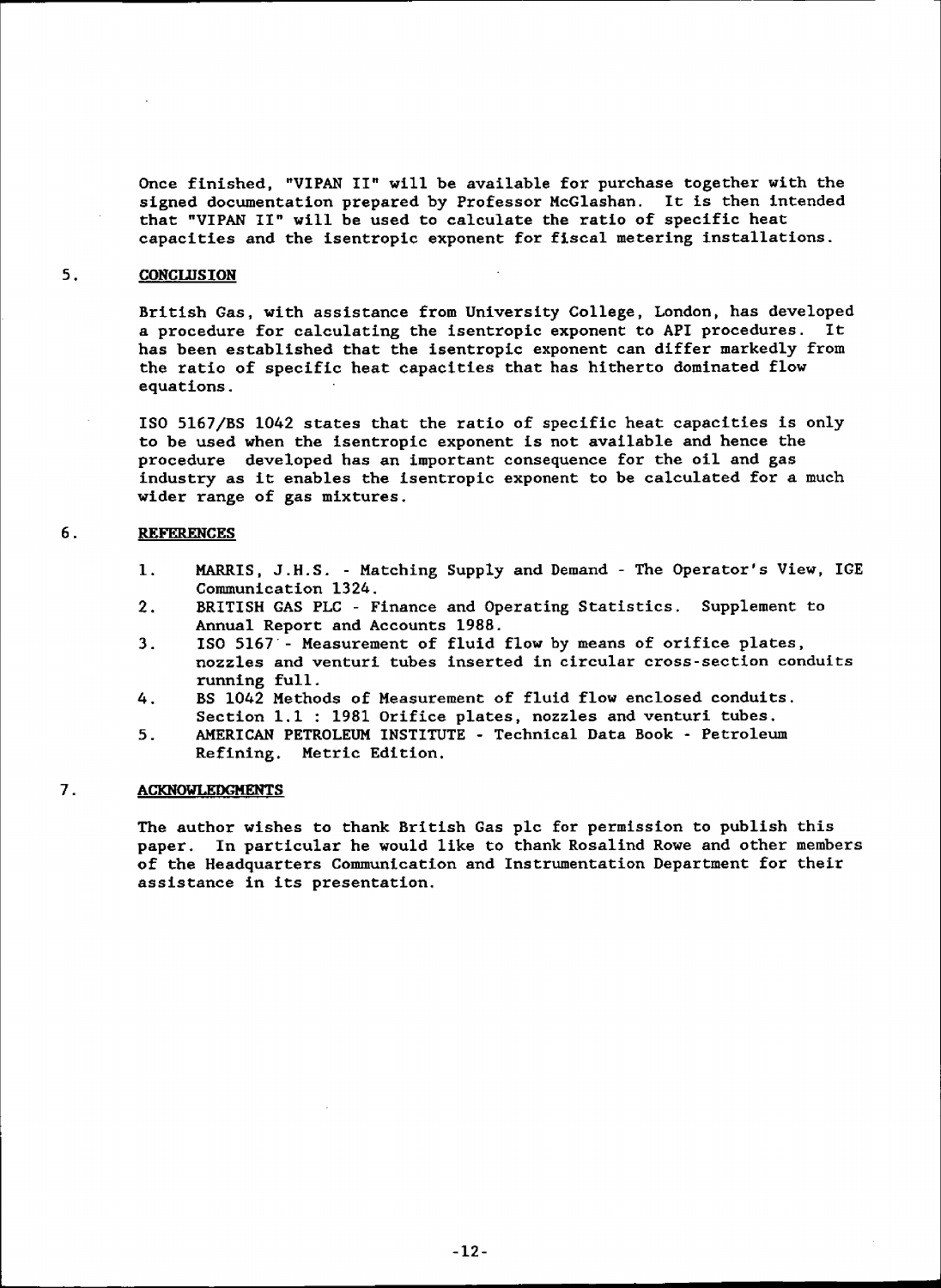### **APPENDIX A**

THE DERIVATION OF THE ISENTROPIC EXPONENT OF'A REAL FLUID

Defining the isentropic exponent  $\gamma_S$  by

 $\sim 10$ 

 $\Delta \sim 10^4$ 

 $\sim 10^{-1}$ 

$$
\gamma_{\rm S} \stackrel{\rm def}{=} \left( \partial \ln p / \partial \ln V \right)_{\rm S} - \left( V / p \right) \left( \partial p / \partial V \right)_{\rm S}, \tag{1}
$$

where p denotes pressure, V volume and S entropy, we have, by use of "the rule for changing the variable held constant":

$$
\gamma_{S} = -(\mathbf{V}/\mathbf{p})\{(\partial \mathbf{p}/\partial \mathbf{V})_{T} + (\partial \mathbf{p}/\partial \mathbf{T})_{V}(\partial \mathbf{T}/\partial \mathbf{V})_{S}\}\
$$
  
 
$$
= -(\partial \ln \mathbf{p}/\partial \ln \mathbf{V})_{T}\{1 + (\partial \mathbf{V}/\partial \mathbf{p})_{T}(\partial \mathbf{p}/\partial \mathbf{T})_{V}(\partial \mathbf{T}/\partial \mathbf{V})_{S}\},
$$
 (2)

where T denotes thermodynamic temperature: and thence by use of "the -1 rule":

$$
\gamma_{\rm S} = -(\partial \ln p/\partial \ln V)_{\rm T} [1 - ((\partial V/\partial T)_{\rm D}/(\partial V/\partial T)_{\rm S})], \qquad (3)
$$

and by use of "the -1 rule" again:

$$
\gamma_{\rm S} = -(\partial \ln p/\partial \ln V)_{\rm T} (1 + (\partial V/\partial T)_{\rm p} (\partial S/\partial V)_{\rm T}/(\partial S/\partial T)_{\rm V}). \tag{4}
$$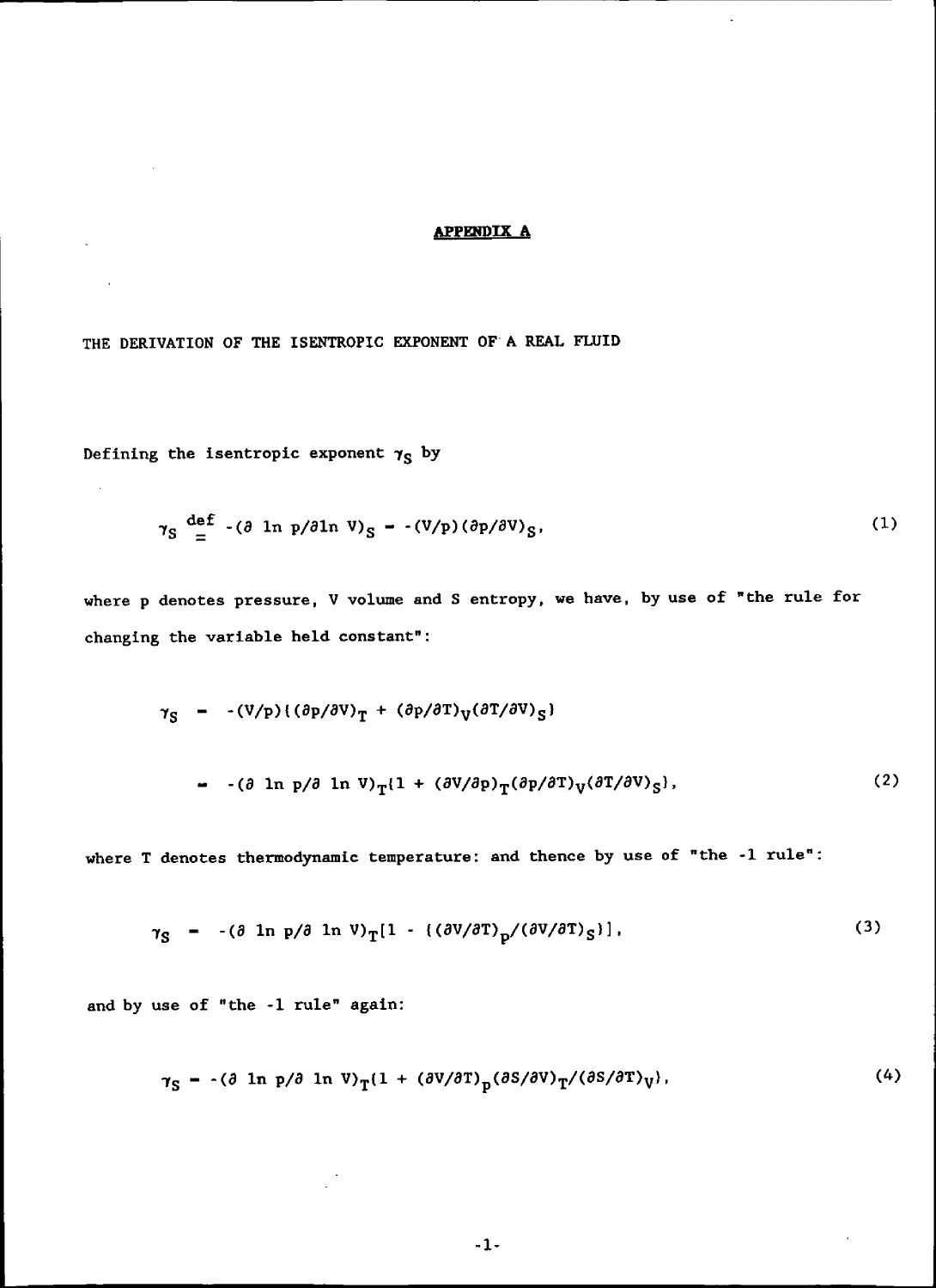and thence, by use of the Maxwell relation:  $(\partial S/\partial V)_T$  -  $(\partial p/\partial T)_V$ :

$$
\gamma_{\rm S} = -(\partial \ln p/\partial \ln V)_{\rm T} (1 + (\partial V/\partial T)_{\rm n} (\partial p/\partial T)_{\rm V}/(\partial S/\partial T)_{\rm V}), \qquad (5)
$$

and by use of "the  $-1$  rule" for a third time:

$$
\gamma_{\rm S} = -(\partial \ln p/\partial \ln V)_{\rm T} [1 - ((\partial V/\partial T)_{\rm p})^2/(\partial V/\partial p)_{\rm T} (\partial S/\partial T)_{\rm V}], \qquad (6)
$$

which, by use of the definitions: of the isobaric expansivity  $\alpha \stackrel{\text{def}}{=} V^{-1} (\partial V / \partial T)_{p}$ , of the isothermal compressibility  $\kappa_T$  def -V<sup>-1</sup>( $\partial V/\partial p$ )<sub>T</sub>, and of the heat capacity at constant volume  $\begin{array}{cc} \rm{c}_{V}^{\rm{def}}~\rm{T}(\it{dS/dT})_{V},~\rm{becomes} \end{array}$ 

$$
\gamma_{\rm S} = -(\partial \ln p/\partial \ln V)_{\rm T} (1 + \text{Ta}^2 V/\kappa_{\rm T} C_{\rm V}), \qquad (7)
$$

which, by virtue of the exact relation:

$$
C_p = C_V + T\alpha^2 V/\kappa_T,
$$

where  $C_{\rm p}$   $\left. \begin{array}{l l} {\displaystyle \frac{{\bf u}{\bf e}\cdot{\bf r}}{2}} & {\displaystyle \frac{{\bf u}{\bf e}\cdot{\bf r}}{2}} \end{array} \right\}$  denotes the heat capacity at constant pressure, can be written in the form;

$$
\gamma_{\rm S} = -(\partial \ln p/\partial \ln V)_{\rm T} C_{\rm p}/C_{\rm V},\tag{8}
$$

$$
\gamma_{\rm S} = -(\partial \ln p/\partial \ln V)_{\rm T} C_{\rm p}/(C_{\rm p} - T\alpha^2 V/\kappa_{\rm T}), \qquad (9)
$$

$$
\gamma_S = C_p / (p \kappa_T C_p - T \alpha^2 p V). \tag{10}
$$

Every equation above is exact. Every equation applies exactly to any homogeneous (one-phase) real fluid or fluid mixture. There are no approximations in any of the equations. In particular, none of them assumes that the fluid is a perfect gas, or that it is approximately a perfect gas. The concept of a "perfect gas" is nowhere used in the above derivation.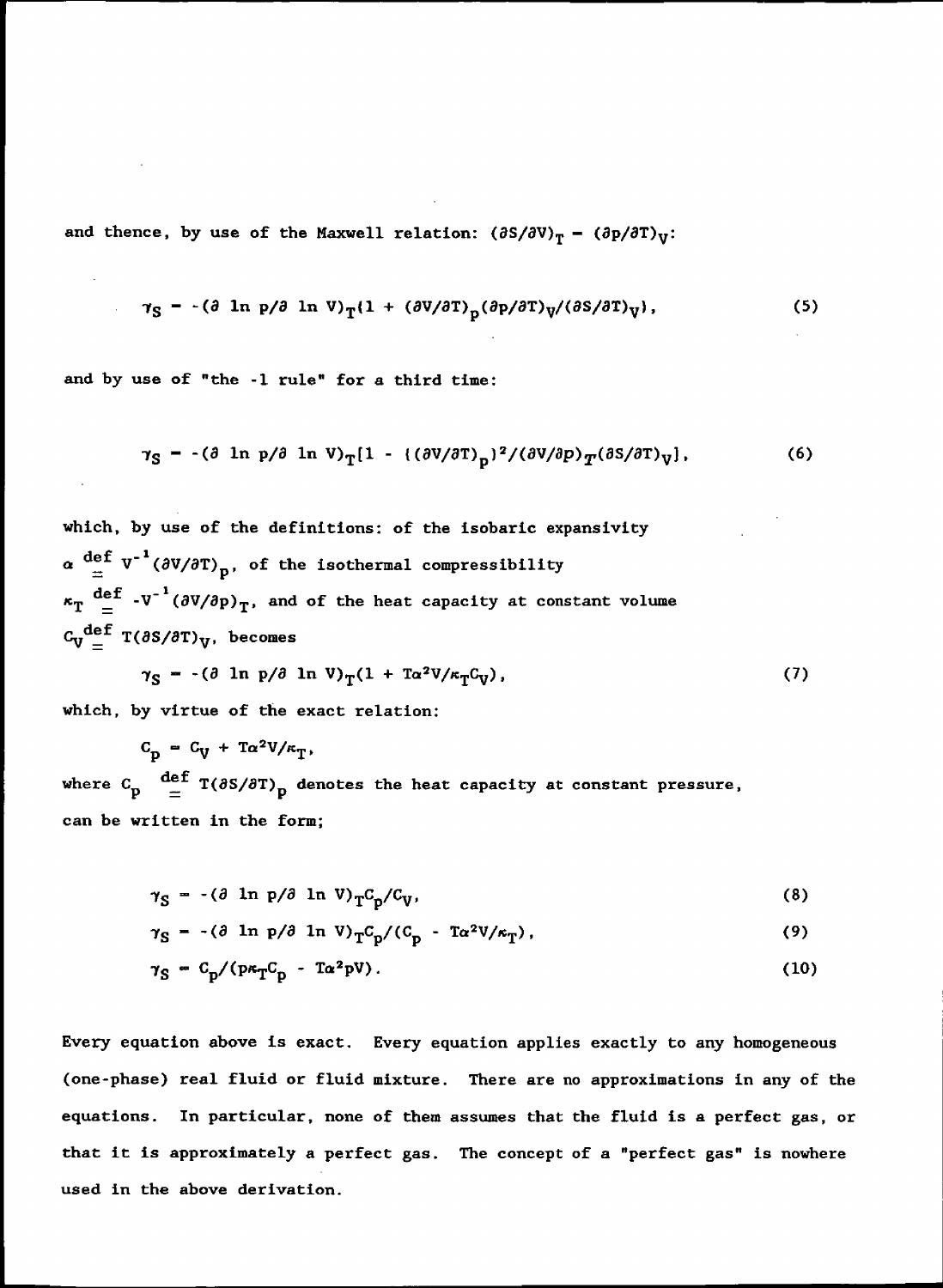Substituting for  $\alpha$  and  $\kappa_T$  in equation (10) and using equation (2), the isentropic exponent  $\gamma_{s}$  can be expressed in the exactly equivalent form:

$$
\gamma_{\rm s} = - V_{\rm m} C_{\rm p,m} / [p(\partial V_{\rm m}/\partial p)_{\rm T} C_{\rm p,m} + T((\partial V_{\rm m}/\partial T)_{\rm p})^2 p], \qquad (11)
$$

where  $V_m$  denotes molar volume,  $T$  the thermodynamic temperature, p the pressure and  $C_{p,m}$  molar heat capacity.

The independent variables are chosen throughout this analysis as  $T$  and  $p$ together with the  $(C - 1)$  independent mole fraction  $x_i$ , or the  $(C - 1)$  mass fractions  $w_i'$ , of the C components of the gas mixture.

According to API Technical Data Book 6Bl.8-1:

$$
z = z^{(0)} + (\omega/\omega^{(h)}) (z^{(h)} - z^{(0)}), \qquad (12)
$$

where

$$
z \stackrel{\text{def}}{=} PV_m / RT, \tag{13}
$$

so that

$$
V_m = V_m^{(0)} + (\omega/\omega^{(h)}) (V_m^{(h)} - V_m^{(0)}).
$$
 (14)

If we can calculate  $V_m^{(0)}$  and  $V_m^{(h)}$  then, given the recipe (equation API 2-0.2, p.2-1):

$$
\omega = \sum_{i=1}^{i=C} x_i \omega_i^*,\tag{15}
$$

where  $\omega_{\bf i}^{\, \, \star}$  denotes the acentric factor of the pure substance  $\,$  i and the summation is over the C components of the mixture, and given that  $\omega^{(h)}$ =0.3978, we can calculate V<sub>m</sub> for any mixture.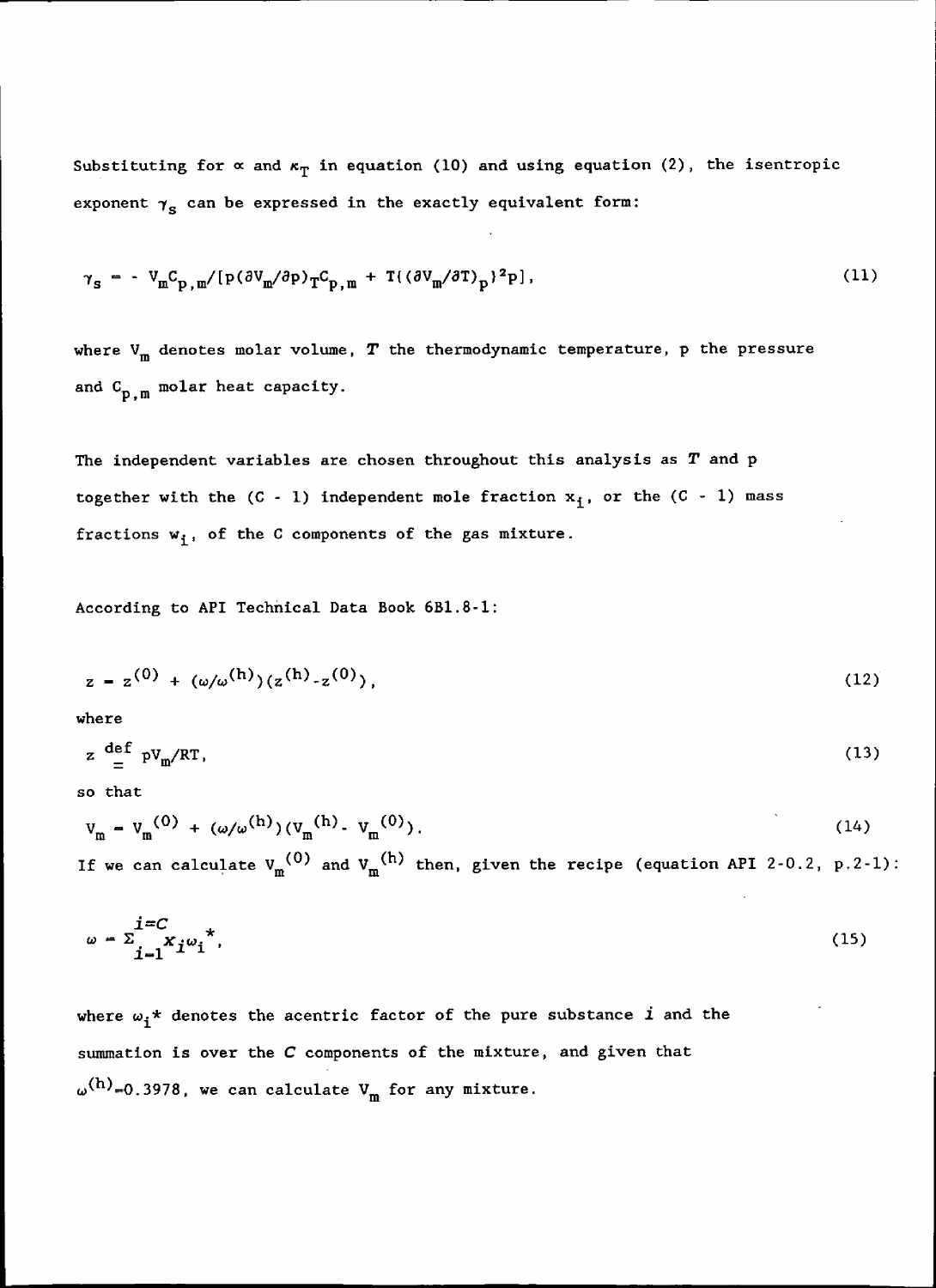It follows from equation (14) that

$$
(\partial V_{\mathbf{m}}/\partial p)_{\mathbf{T}} = (\partial V_{\mathbf{m}}^{(0)}/\partial p)_{\mathbf{T}} + (\omega/\omega^{(h)}) (\left(\partial V_{\mathbf{m}}^{(h)}/\partial p\right)_{\mathbf{T}} - (\partial V_{\mathbf{m}}^{(0)}/\partial p)_{\mathbf{T}}), \qquad (16)
$$
 and

$$
(\partial V_m/\partial T)_p = (\partial V_m^{(0)}/\partial T)_p + (\omega/\omega^{(h)}) (\left(\partial V_m^{(h)}/\partial T\right)_p - (\partial V_m^{(0)}/\partial T)_p), \qquad (17)
$$

so that if we can calculate  $(\partial V_m^{\phantom{\dagger}}^{\phantom{\dagger}}(\partial p)_T^{\phantom{\dagger}}, \phantom{\dagger} (\partial V_m^{\phantom{\dagger}}^{\phantom{\dagger}})'(\partial p)_T^{\phantom{\dagger}})_p^{\phantom{\dagger}}, \phantom{\dagger} (\partial V_m^{\phantom{\dagger}}^{\phantom{\dagger}}(\partial p)_T^{\phantom{\dagger}})_p^{\phantom{\dagger}},$  and  $\left(\partial V_{\rm m}{}^{\rm (H)}/\partial T\right)_{\rm p}$  then we can calculate  $\left(\partial V_{\rm m}/\partial p\right)_{\rm T}$  and  $\left(\partial V_{\rm m}/\partial T\right)_{\rm p}$  for any mixture.

According to API 6Bl.8-2

$$
z^{(1)} = f(V_r^{(1)}, T_r) = f(p_c V_m^{(1)}/RT_c, T/T_c),
$$
\n(18)

so that

$$
p = (RT/V_{\rm m}^{(1)}) f(p_{\rm c}V_{\rm m}^{(1)}/RT_{C}, T/T_{C}).
$$
\n(19)

Writing the function f explicitly we then obtain

$$
p = RTV_{m}^{(i)-1}
$$
  
+ $(b_{1}T-b_{2}T_{C}-b_{3}T_{C}^{2}T^{-1}-b_{4}T_{C}^{3}T^{-2})(R^{2}T_{C}P_{C}^{-1}V_{m}^{(i)-2})$   
+ $(c_{1}T-c_{2}T_{C}+c_{3}T_{C}^{3}T^{-2})(R^{3}T_{C}^{2}P_{C}^{-2}V_{m}^{(i)-3})$   
+ $(d_{1}T+d_{2}T_{C}) (R^{6}T_{C}^{5}P_{C}^{-5}V_{m}^{(i)-6})$   
+ $c_{4}\beta (R^{3}T_{C}^{5}P_{C}^{-2}V_{m}^{(i)-3}T^{-2})\exp(-\gamma R^{2}T_{C}^{2}P_{C}^{-2}V_{m}^{(i)-2})$   
+ $c_{4}\gamma (R^{5}T_{C}^{7}P_{C}^{-4}V_{m}^{(i)-5}T^{-2})\exp(-\gamma R^{2}T_{C}^{2}P_{C}^{-2}V_{m}^{(i)-2}),$  (20)

where the parameters  $\boldsymbol{b}_1$ ,  $\boldsymbol{b}_2$ ,  $\boldsymbol{b}_3$ ,  $\boldsymbol{b}_4$ ,  $\boldsymbol{c}_1$ ,  $\boldsymbol{c}_2$ ,  $\boldsymbol{c}_3$ ,  $\boldsymbol{c}_4$ ,  $\boldsymbol{d}_1$ ,  $\boldsymbol{d}_2$ ,  $\boldsymbol{\beta}$ , and  $\gamma$  are displayed on API p.6-75 for "the simple fluid"  $i = 0$ , and for "the heavy referenc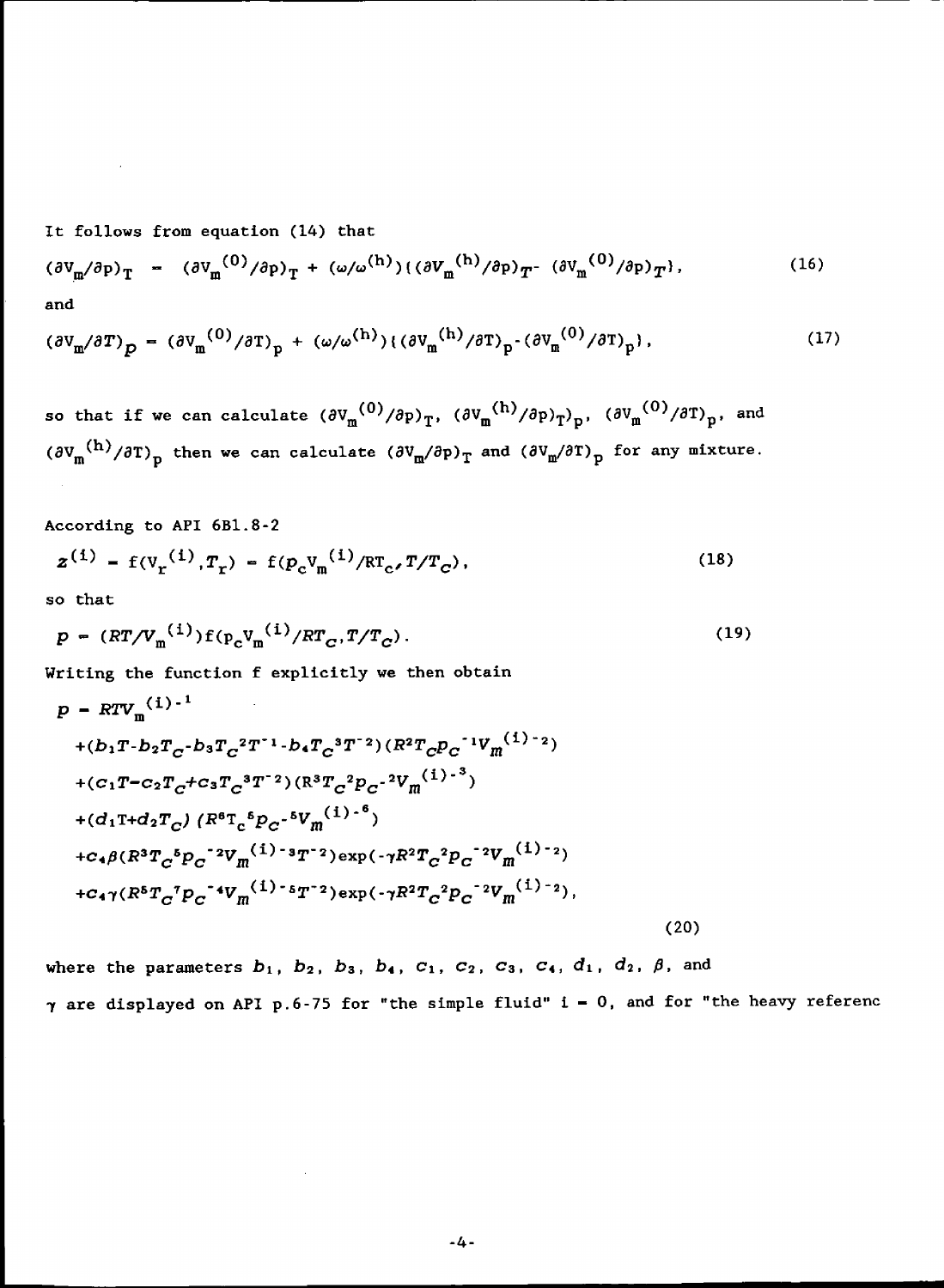By differentiation of (20) with respect to V<sub>m</sub><sup>(1)</sup> at constant T it follows that  
\n
$$
(\partial p/\partial V_m^{(i)})_T - RTV_m^{(1)-2}
$$
  
\n- 2(b<sub>1</sub>T - b<sub>2</sub>T<sub>C</sub> - b<sub>3</sub>T<sub>C</sub><sup>2</sup>T<sup>-1</sup> - b<sub>4</sub>T<sub>C</sub><sup>3</sup>T<sup>-2</sup>) (R<sup>2</sup>T<sub>C</sub>P<sub>C</sub><sup>-1</sup>V<sub>m</sub><sup>(1)-3</sup>)  
\n- 3(c<sub>1</sub>T - c<sub>2</sub>T<sub>C</sub> + c<sub>3</sub>T<sub>C</sub><sup>3</sup>T<sup>-2</sup>) (R<sup>3</sup>T<sub>C</sub><sup>2</sup>P<sub>C</sub><sup>-2</sup>V<sub>m</sub><sup>(1)-4</sup>)  
\n- 6(d<sub>1</sub>T + d<sub>2</sub>T<sub>C</sub>) (R<sup>6</sup>T<sub>C</sub><sup>6</sup>P<sub>C</sub><sup>-5</sup>V<sub>m</sub><sup>(1)-7</sup>)  
\n- 3c<sub>4</sub>β(R<sup>3</sup>T<sub>C</sub><sup>6</sup>P<sub>C</sub><sup>-2</sup>V<sub>m</sub><sup>(1)-4</sup>T<sup>-2</sup>)exp(-<sub>7</sub>R<sup>2</sup>T<sub>C</sub><sup>2</sup>P<sub>C</sub><sup>-2</sup>V<sub>m</sub><sup>(1)-2</sup>)  
\n- 5c<sub>4</sub>γ(R<sup>5</sup>T<sub>C</sub><sup>7</sup>P<sub>C</sub><sup>-4</sup>V<sub>m</sub><sup>(1)-6</sup>T<sup>-2</sup>)exp(-<sub>7</sub>R<sup>2</sup>T<sub>C</sub><sup>2</sup>P<sub>C</sub><sup>-2</sup>V<sub>m</sub><sup>(1)-2</sup>)  
\n+2c<sub>4</sub>γ(R<sup>5</sup>T<sub>C</sub><sup>7</sup>P<sub>C</sub><sup>-4</sup>V<sub>m</sub><sup>(1)-6</sup>T<sup>-2</sup>)(β +  
\n $γR<sup>2</sup>T<sub>C</sub><sup>2</sup>P<sub>C</sub><sup>-2</sup>V<sub>m</sub><sup>(1)-2</sup>)exp(-<sub>7</sub>R<sup>2</sup>T<sub>C</sub><sup>2</sup>$ 

and by differentiation of (20) with respect to 
$$
T
$$
 at constant  $V_m^{(1)}$  it follows that  
\n
$$
(\partial p/\partial T)_{V_m}(i) - RV_m^{(1)-1}
$$
\n+  $(b_1 + b_3T_c^2T^{-2} + 2b_4T_c^3T^{-3})(R^2T_cP_c^{-1}V_m^{(1)-2})$   
\n+  $(c_1 - 2c_3T_c^3T^{-3})(R^3T_c^2P_c^{-2}V_m^{(1)-3})$   
\n+  $d_1(R^8T_c^5P_c^{-5}V_m^{(1)-6})$   
\n-  $2c_4(R^3T_c^5P_c^{-2}V_m^{(1)-3}T^{-3})(\beta +$   
\n $\gamma R^2T_c^2P_c^{-2}V_m^{(1)-2})\exp(-\gamma R^2T_c^{(1)}^2P_c^{(1)-2}V_m^{(1)-2}),$  (22)  
\nfrom which  $(\partial p/\partial V_m^{(1)})_T$  and  $(\partial p/\partial T)_{V_m}(i)$  can  
\nbe calculated for  $i = 0$  and for  $i = h$  given the same information as was used to

calculated for  $i = 0$  and for  $i = h$  given the same informat calculate  $V_m^{(0)}$  and  $V_m^{(h)}$ , and the values of  $V_m^{(0)}$  and  $V_m^{(h)}$ .